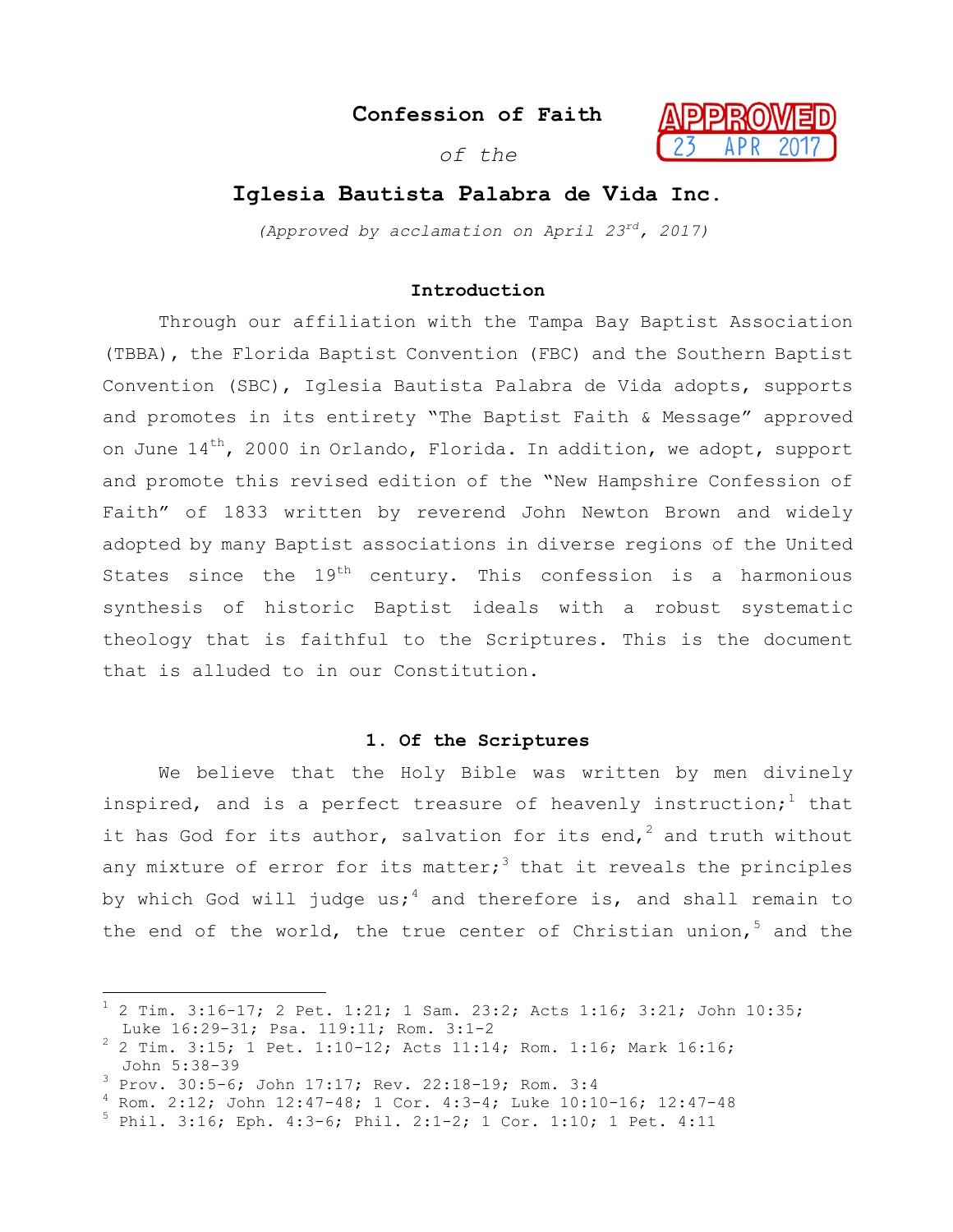supreme standard by which all human conduct, creeds, and opinions should be tried. $6$ 

### **2. Of the True God**

We believe that there is one, and only one, living and true God, an infinite, intelligent Spirit, whose name is YHWH, the Maker and Supreme Ruler of Heaven and earth;<sup>7</sup> inexpressibly glorious in holiness,  $8$  and worthy of all possible honor, confidence, and love;  $9$ that in the unity of the Godhead there are three persons, the Father, the Son, and the Holy Ghost;<sup>10</sup> equal in every divine perfection,<sup>11</sup> and executing distinct and harmonious offices in the great work of redemption.12

### **3. Of the Fall of Man**

We believe that man was created in holiness, under the law of his Maker;<sup>13</sup> but by voluntary transgression fell from that holy and happy state;<sup>14</sup> in consequence of which all mankind are now sinners,<sup>15</sup> not by constraint, but choice;<sup>16</sup> being by nature utterly void of that holiness required by the law of God, positively inclined to evil; and therefore, under just condemnation to eternal ruin, $17$  without defense or excuse. $^{18}$ 

 $6$  1 John 4:1; Isa. 8:20; 1 Thess. 5:21; 2 Cor. 8:5; Acts 17:11; 1 John 4:6; Jude 3:5; Eph. 6:17; Psa. 119:59-60; Phil. 1:9-11<br>
7 John 4:24; Psa. 147:5; 83:18; Heb. 3:4; Rom. 1:20; Jer. 10:10<br>
<sup>8</sup> Exod. 15:11; Isa. 6:3; 1 Pet. 1:15-16; Rev. 4:6-8<br>
<sup>9</sup> Mark 12:30; Rev. 4:11; Matt. 10:37; Jer. 2:12-1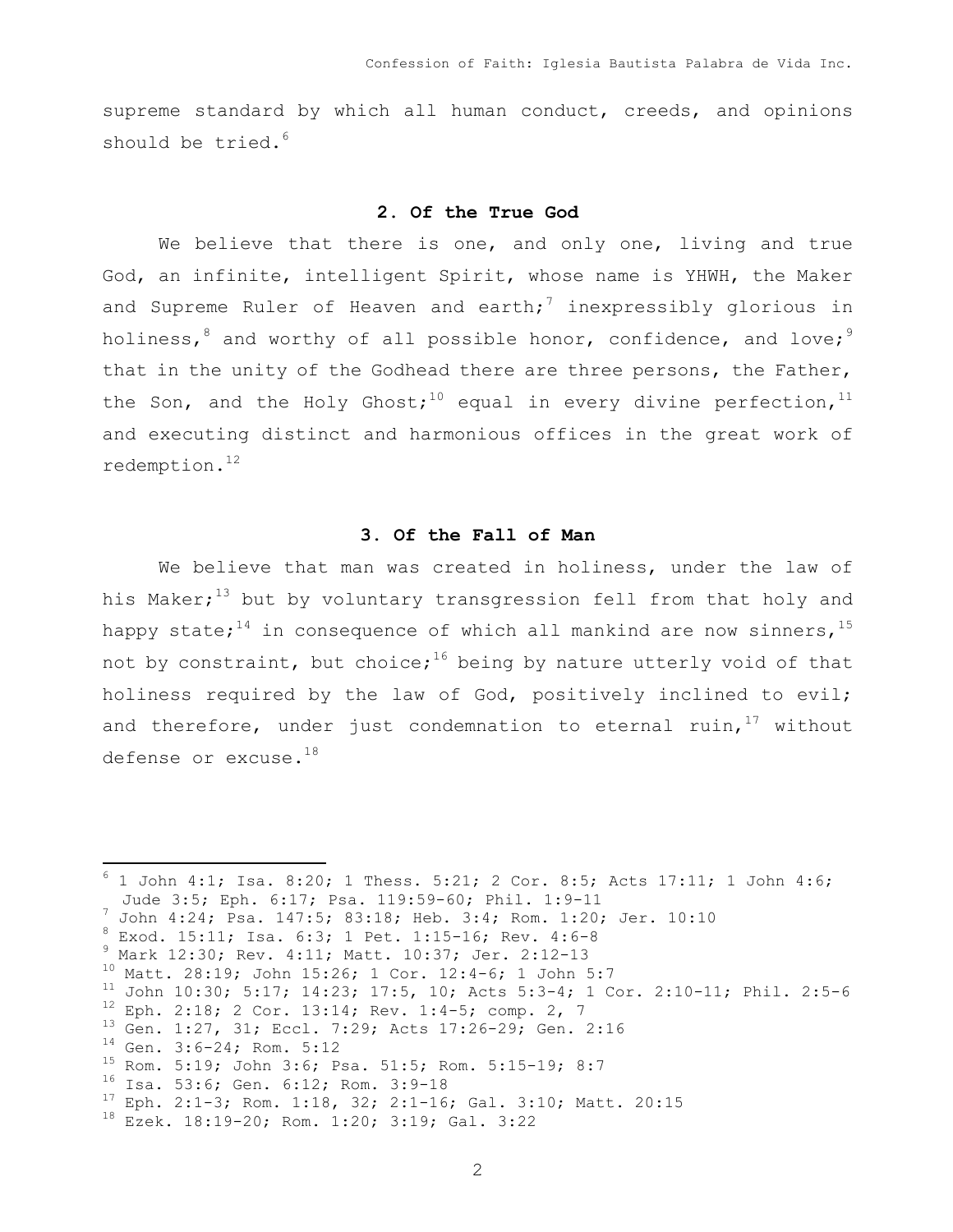# **4. Of the Way of Salvation**

We believe that the salvation of sinners is wholly of grace,  $19$ through the mediatorial offices of the Son of God;<sup>20</sup> who by the appointment of the Father, freely took upon him our nature, yet without sin;<sup>21</sup> honored the divine law by his personal obedience,<sup>22</sup> and by his death made a full atonement for our sins;<sup>23</sup> that having risen from the dead, he is now enthroned in heaven;<sup>24</sup> and uniting in his wonderful person the tenderest sympathies with divine perfections, he is every way qualified to be a suitable, a compassionate, and an all- sufficient Savior.<sup>25</sup>

# **5. Of Justification**

We believe that the great gospel blessing which  $Christ<sup>26</sup>$  secures to such as believe in him is Justification;<sup>27</sup> that Justification includes the pardon of  $sin^{-28}$  and the promise of eternal life on principles of righteousness;<sup>29</sup> that it is bestowed, not in consideration of any works of righteousness which we have done, but solely through faith in the Redeemer's blood;  $30$  by virtue of which faith his perfect righteousness is freely imputed to us of  $God; <sup>31</sup>$ that it brings us into a state of most blessed peace and favor with God, and secures every other blessing needful for time and eternity.  $32$ 

```
<sup>19</sup> Eph. 2:5; Matt. 18:11; 1 John 4:10; 1 Cor. 3:5-7; Acts 15:11<br>
<sup>20</sup> John 3:16; 1:1-14; Heb. 4:14; 12:24<br>
<sup>21</sup> Phil. 2:6-7; Heb. 2:9, 14; 2 Cor. 5:21<br>
<sup>22</sup> Isa. 42:21; Phil. 2:8; Gal. 4:4-5; Rom. 3:21<br>
<sup>23</sup> Isa. 53:4-5
1 Cor. 15:1-3; Heb. 9:13-15<br>
<sup>24</sup> Heb. 1:8, 3; 8:1; Col. 3:1-4<br>
<sup>25</sup> Heb. 7:25; Col. 2:9; Heb. 2:18; 7:26; Psa. 89:19; Psa. 14<br>
<sup>26</sup> John 1:16; Eph. 3:8<br>
<sup>27</sup> Acts 13:39; Isa. 3:11-12; Rom. 8:1<br>
<sup>28</sup> Rom. 5:9; Zech. 13:1;
```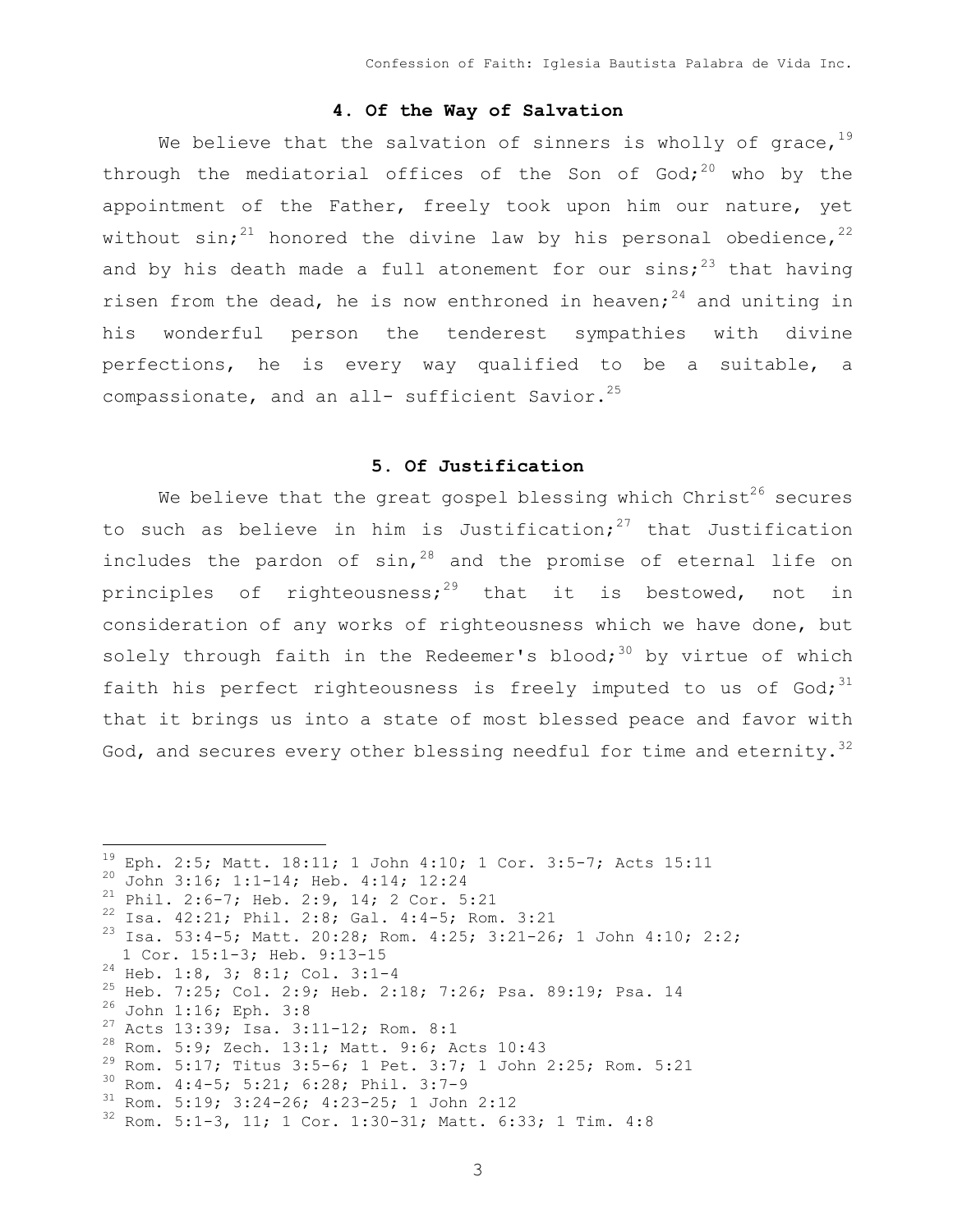## **6. Of the Freeness of Salvation**

We believe that the blessings of salvation are made free to all by the gospel;<sup>33</sup> that it is the immediate duty of all to accept them by a cordial, penitent, and obedient faith;  $34$  and that nothing prevents the salvation of the greatest sinner on earth but his own inherent depravity and voluntary rejection of the gospel;  $35$  which rejection involves him in an aggravated condemnation.<sup>36</sup>

# **7. Of Grace in Regeneration**

We believe that, in order to be saved, sinners must be regenerated, or born again;<sup>37</sup> that regeneration consists in giving a holy disposition to the mind;<sup>38</sup> that it is effected in a manner above our comprehension by the power of the Holy Spirit, in connection with divine truth,  $39$  so as to secure our voluntary obedience to the gospel; $^{40}$  and that its proper evidence appears in the holy fruits of repentance, faith and newness of life. $41$ 

### **8. Of Repentance and Faith**

We believe that Repentance and Faith are sacred duties, and also inseparable graces, wrought in our souls by the regenerating Spirit of God;<sup>42</sup> whereby being deeply convinced of our quilt, danger, and helplessness, and of the way of salvation by Christ,  $43$  we turn to God with unfeigned contrition, confession, and supplication for

<sup>&</sup>lt;sup>33</sup> Isa. 55:1; Rev. 22:17; Luke 14:17<br>
<sup>34</sup> Rom. 16:26; Mark 1:15; Rom. 1:15-17<br>
<sup>35</sup> John 5:40; Matt. 23:37; Rom. 9:32; Prov. 1:24; Acts 13:46<br>
<sup>36</sup> John 3:19; Matt. 11:20; Luke 19:27; 2 Thess. 1:8<br>
<sup>37</sup> John 3:3, 6-7; 1

<sup>1</sup> John 5:4, 18<br><sup>42</sup> Mark 1:15; Acts 11:18; Eph. 2:8; 1 John 5:1<br><sup>43</sup> John 16:8; Acts 2:37-38; 16:30-31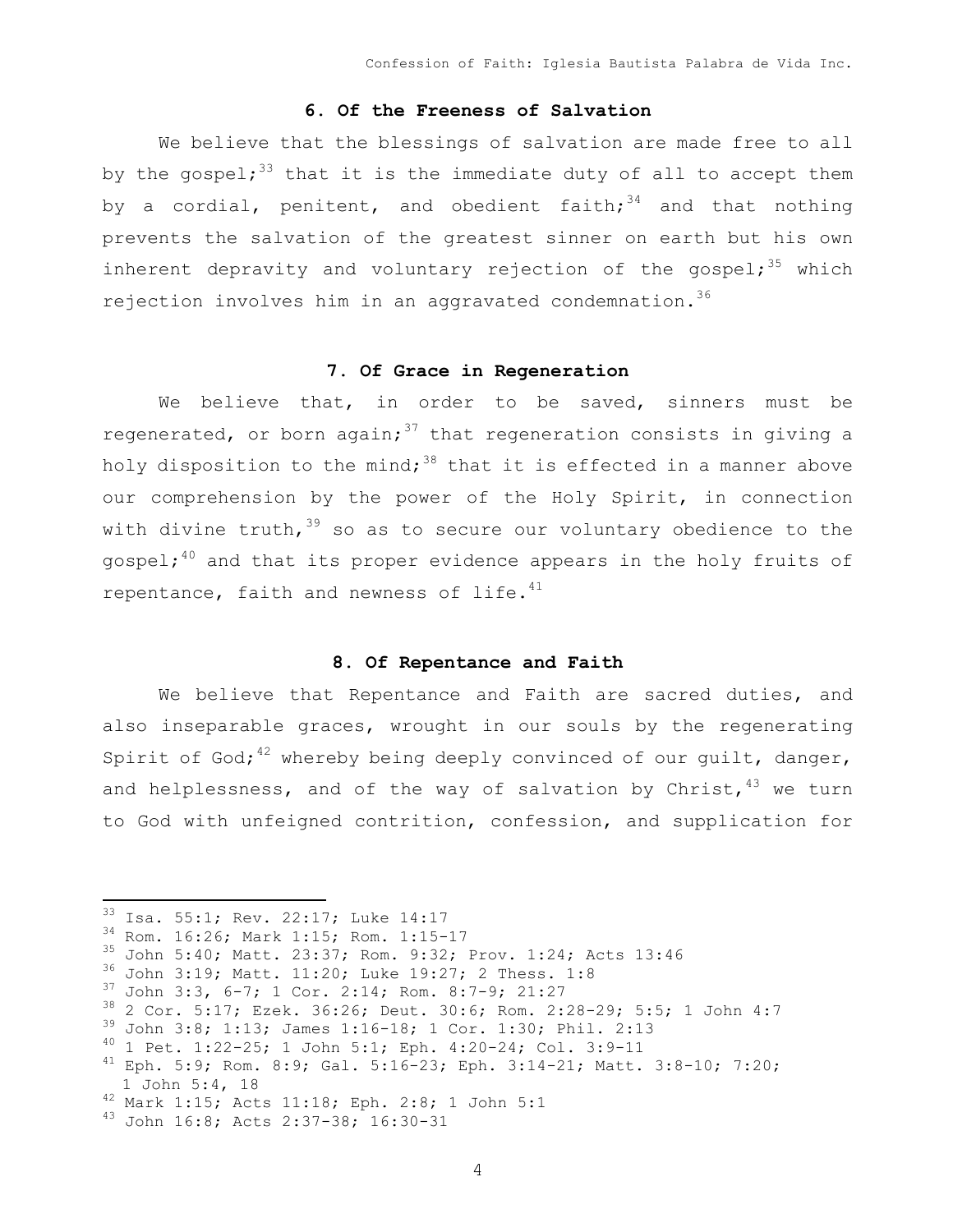mercy;<sup>44</sup> at the same time heartily receiving the Lord Jesus Christ as our Prophet, Priest, and King, and relying on him alone as the only and all-sufficient Savior.<sup>45</sup>

### **9. Of God's Purpose of Grace**

We believe that Election is the eternal purpose of God, according to which he graciously regenerates, sanctifies, and saves sinners; $46$  that being perfectly consistent with the free agency of man, it comprehends all the means in connection with the end;  $47$  that it is a most glorious display of God's sovereign goodness, being infinitely free, wise, holy, and unchangeable;<sup>48</sup> that it utterly excludes boasting, and promotes humility, love, prayer, praise, trust in God, and active imitation of his free mercy;<sup>49</sup> that it encourages the use of means in the highest degree;<sup>50</sup> that it may be ascertained by its effects in all who truly believe the gospel;<sup>51</sup> that it is the foundation of Christian assurance; $52$  and that to ascertain it with regard to ourselves demands and deserves the utmost diligence.<sup>53</sup>

#### **10. Of Sanctification**

We believe that Sanctification is the process by which, according to the will of God, we are made partakers of his holiness;  $5^4$ 

 <sup>44</sup> Luke 18:13; 15:18-21; James 4:7-10; 2 Cor. 7:11; Rom. 10:12-13; Psa. 51 <sup>45</sup> Rom. 10:9-11; Acts 3:22-23: Heb. 4:14; Psa. 2:6; Heb. 1:8; 8:25;

<sup>2</sup> Tim. 1:12<br><sup>46</sup> 2 Tim. 1:8-9; Eph. 1:3-14; 1 Pet. 1:1-2; Rom. 11:5-6; John 15:15;

 <sup>1</sup> John 4:19; Hos. 12:9 <sup>47</sup> 2 Thess. 2:13-14; Acts 13:48; John 10:16; Matt. 20:16; Acts 15:14 <sup>48</sup> Exod. 33:18-19; Matt. 20:15; Eph. 1:11; Rom. 9:23-24: Jer. 31:3;

Rom. 11:28-29; James 1:17-18; 2 Tim. 1:9; Rom. 11:32-36<br><sup>49</sup> 1 Cor. 4:7; 1:26-31; Rom. 3:27; 4:16; Col. 3:12; 1 Cor. 3:5-7; 15:10; 1 Pet. 5:10; Acts 1:24; 1 Thess. 2:13; 1 Pet. 2:9; Luke 18:7; John 15:16; Eph. 1:16; 1 Thess. 2:12<br>
<sup>50</sup> 2 Tim. 2:10; 1 Cor. 9:22; Rom. 8:28-30; John 6:37-40; 2 Pet. 1:10<br>
<sup>51</sup> 1 Thess. 1:4-10<br>
<sup>52</sup> Rom. 8:28-30; Isa. 42:16; Rom. 11:29<br>
<sup>53</sup> 2 Pet. 1:10-11; Phil. 3:12; Heb. 6:11<br>
<sup>54</sup> 1 Thess. 4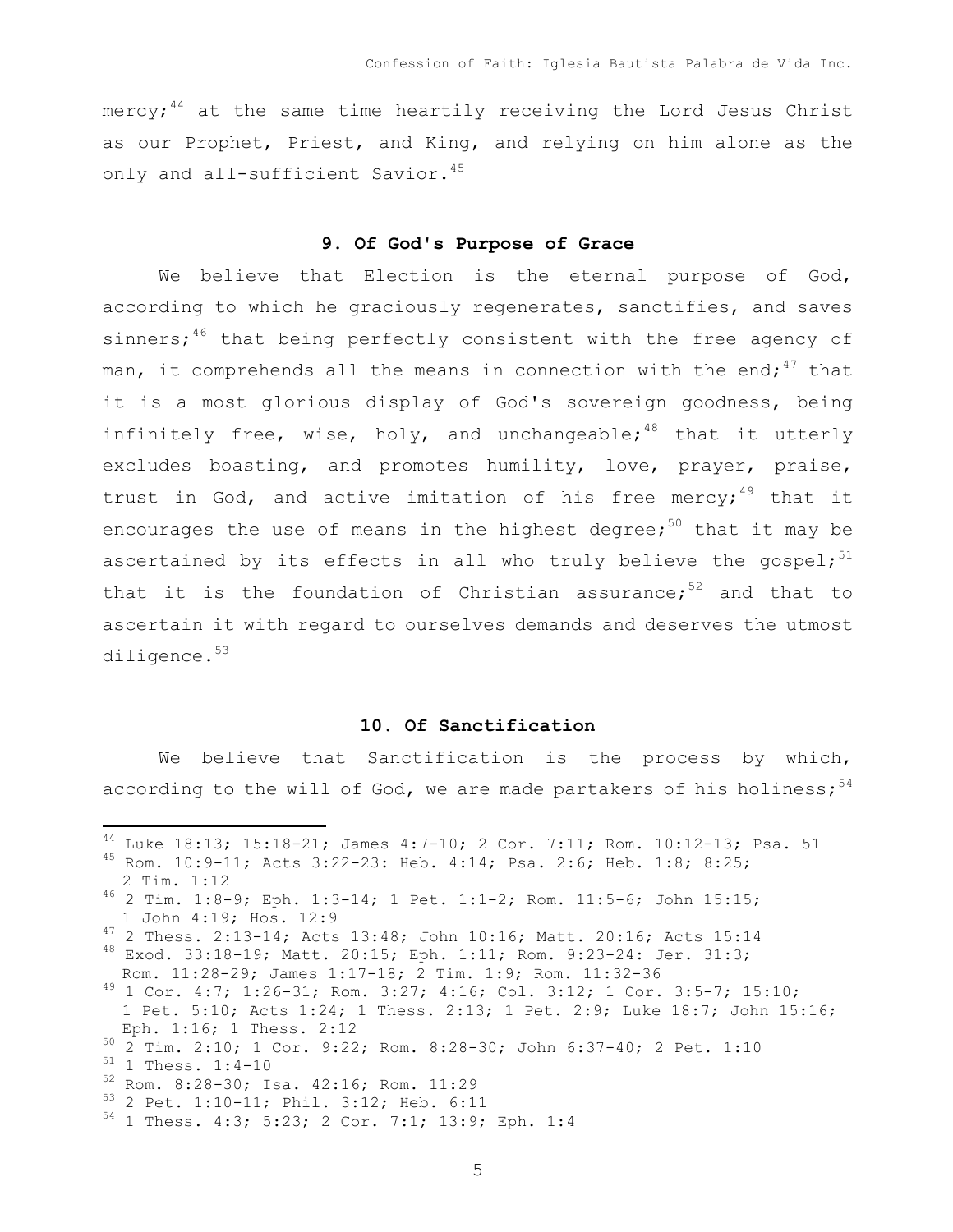that it is a progressive work;<sup>55</sup> that it is begun in regeneration;<sup>56</sup> and that it is carried on in the hearts of believers by the presence and power of the Holy Spirit, the Sealer and Comforter, in the continual use of the appointed means—especially the Word of God, self-examination, self-denial, watchfulness, and prayer.<sup>57</sup>

### **11. Of the Preservation of Believers**

We believe that such only are real believers as endure unto the end; $58$  that their persevering attachment to Christ is the grand mark which distinguishes them from superficial "Christians"; $59$  that a special Providence watches over their welfare; $60$  and they are kept by the power of God through faith unto salvation.  $61$ 

### **12. Of the Harmony of the Law and the Gospel**

We believe that the Law of God is the eternal and unchangeable rule of his moral government;<sup>62</sup> that it is holy, just, and good;<sup>63</sup> and that the inability which the Scriptures ascribe to fallen men to fulfill its precepts arises entirely from their love of  $sin:$ <sup>64</sup> and that the one great end of the Gospel and of the means of grace connected with the establishment of the visible Church is to restore men through a Mediator to an unfeigned obedience to the holy Law.<sup>65</sup>

<sup>&</sup>lt;sup>55</sup> Prov. 4:18; 2 Cor. 3:18; Heb. 6:1; 2 Pet. 1:5-8; Phil. 3:12-16<br><sup>56</sup> 1 John 2:29; Rom. 8:5; John 3:6; Phil. 1:9-11; Eph. 1:13-14<br><sup>57</sup> Phil. 2:12-13; Eph. 4:11-12; 1 Pet. 2:2; 2 Pet. 3:18; 2 Cor. 13:5;

Luke 11:35; 9:23; Matt. 26:41; Eph. 6:18; 4:30<br>
58 John 8:31; 1 John 2:27-28; 3:9; 5:18<br>
59 1 John 2:19; John 13:18; Matt. 13:20-21; John 6:66-69; Job 17:9<br>
60 Rom. 8:28; Matt. 6:30-33; Jer. 32:40; Psa. 121:3; 91:11-12<br>
61

<sup>&</sup>lt;sup>62</sup> Rom. 3:31; Matt. 5:17; Luke 16:17; Rom. 3:20; 4:15<br><sup>63</sup> Rom. 7:12, 7, 14, 22; Gal. 3:21; Psa. 119<br><sup>64</sup> Rom. 8:7-8; Josh. 24:19; Jer. 13:23; John 6:44; 5:44<br><sup>65</sup> Rom. 8:2, 4; 10:4; 1 Tim. 1:5; Heb. 8:10; Jude 20-21; He Matt. 16:17-18; 1 Cor. 12:28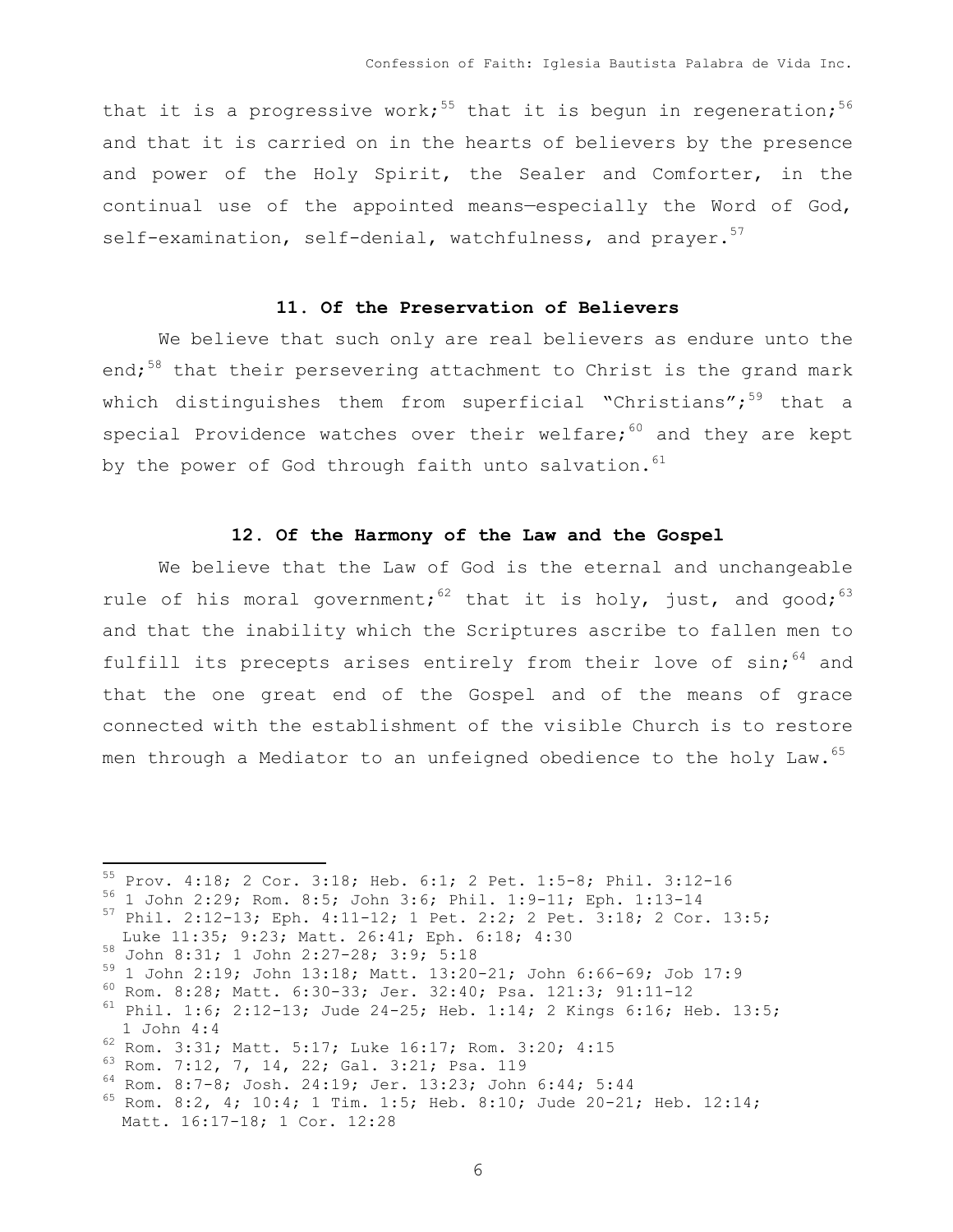### **13. Of a Gospel Church**

We believe that a visible Church of Christ is a congregation of baptized believers,  $66$  associated by covenant in the faith and fellowship of the gospel;<sup>67</sup> observing the ordinances of Christ;<sup>68</sup> governed by his laws,  $69$  and exercising the gifts, rights, and privileges invested in them by his Word; $70$  that its only scriptural officers are Pastors (interchangeably known as elders or bishops), and Deacons/Deaconesses, $71$  whose qualifications, claims, and duties are defined in the Epistles to Timothy and Titus.

### **14. Of Baptism and the Lord's Supper**

We believe that Christian Baptism is the immersion in water of a believer,<sup>72</sup> into the name of the Father, and Son, and Holy Ghost;<sup>73</sup> to show forth, in a solemn and beautiful emblem, our faith in the crucified, buried, and risen Savior, with its effect in our death to sin and resurrection to a new life;<sup>74</sup> that it is prerequisite to the privileges of a Church relation; and to the Lord's Supper,  $75$  in which the members of the Church, by the sacred use of bread and wine, are to commemorate together the dying love of Christ;<sup>76</sup> preceded always by solemn self-examination.<sup>77</sup>

 <sup>66</sup> 1 Cor. 1:1-13; Matt. 18:17; Acts 5:11; 8:1; 11:31; 1 Cor. 4:17; 14:23; 3 John 9; 1 Tim. 3:5<br><sup>67</sup> Acts 2:41-42; 2 Cor. 8:5; Acts 2:47; 1 Cor. 5:12-13<br><sup>68</sup> 1 Cor. 11:2; 2 Thess. 3:6; Rom. 16:17-20; 1 Cor. 11:23; Matt. 18:15-20;

<sup>1</sup> Cor 5:6; 2 Cor. 2:7; 1 Cor. 4:17<br><sup>69</sup> Matt. 28:20; John 14:15; 15:12; 1 John 4:21; John 14:21; 1 Thess. 4.2;

<sup>2</sup> John 6; Gal. 6:2; all the Epistles<br><sup>70</sup> Eph. 4:7; 1 Cor. 14:12; Phil. 1:27; 1 Cor. 12:14<br><sup>71</sup> Phil. 1:1; Acts 14:23; 15:22; 1 Tim. 3; Titus 1<br><sup>72</sup> Acts 8:36-39; Matt. 3:5-6; John 3:22-23; 4:1-2; Matt. 28:19;

Mark 16:16; Acts 2:38; 8:12; 16:32-34; 18:8<br>
<sup>73</sup> Matt. 28:19; Acts 10:47-48; Gal. 3:27-28<br>
<sup>74</sup> Rom. 6:4; Col. 2:12; 1 Pet. 3:20-21; Acts 22:16<br>
<sup>75</sup> Acts 2:41-42; Matt. 28:19-20; Acts and Epistles<br>
<sup>76</sup> 1 Cor. 11:26; Mat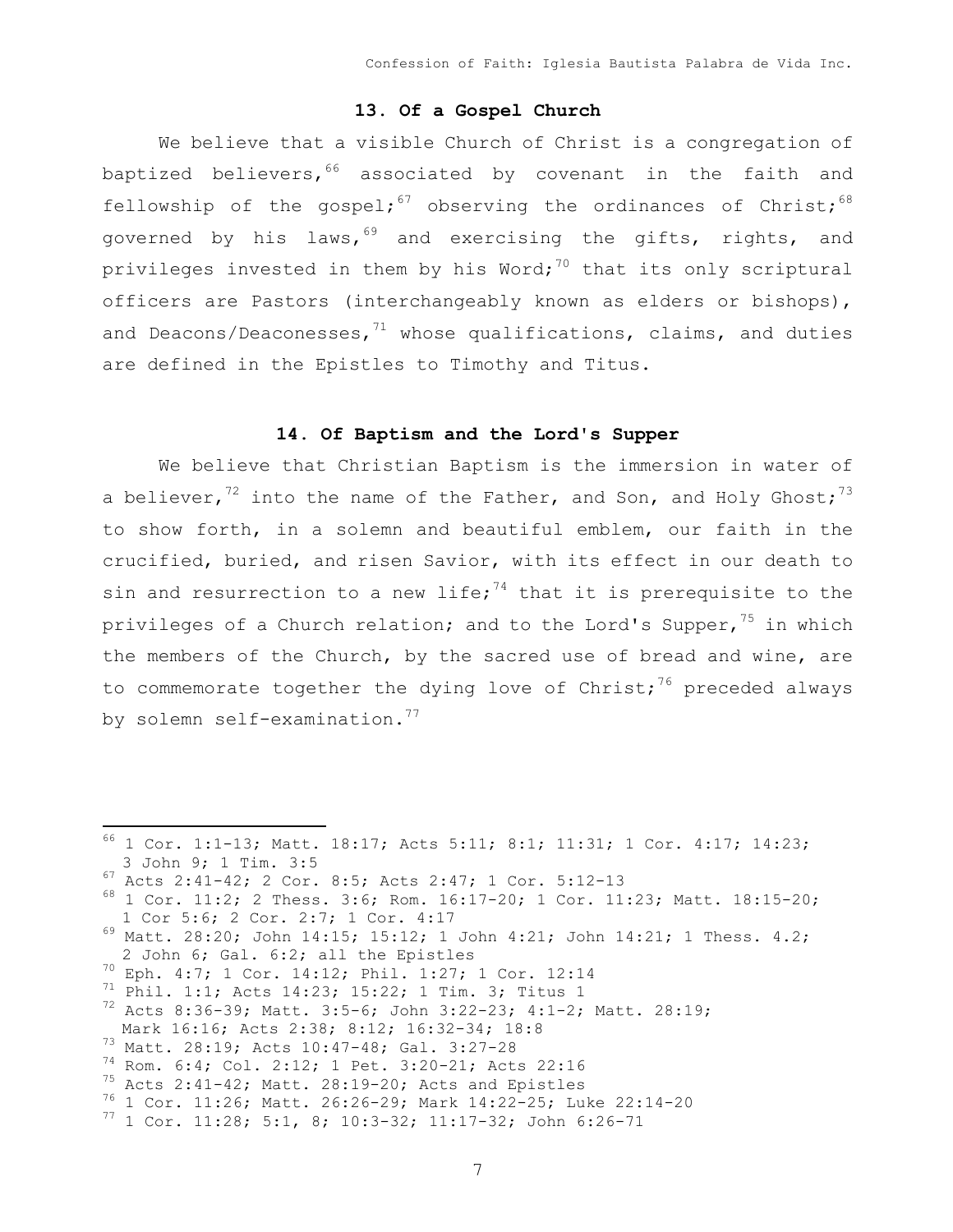# **15. Of the Lord's Day**

We believe that the Lord's Day should be a day of Christian rest;<sup>78</sup> and should be kept sacred to religious purposes,<sup>79</sup> by the devout observance of all the means of grace, both private $80$  and public;<sup>81</sup> and by preparation for that rest that is to come for the people of God. 82

#### **16. Of Civil Government**

We believe that civil government is of divine appointment, for the interests and good order of human society;  $83$  and that magistrates are to be prayed for, conscientiously honored and obeyed;  $84$  except only in things opposed to the will of our Lord Jesus Christ<sup>85</sup> who is the only Lord of the conscience, and the Prince of the kings and political rulers of the earth. 86

# **17. Of the Righteous and the Wicked**

We believe that there is a radical and essential difference between the righteous and the wicked;<sup>87</sup> that such only as through faith are justified in the name of the Lord Jesus, and sanctified by the Spirit of our God, are truly righteous in his esteem;  $88$  while all such as continue in impenitence and unbelief are in his sight wicked,

<sup>&</sup>lt;sup>78</sup> Acts 20:7; Gen. 2:3; Col. 2:16-17; Mark 2:27; John 20:19; 1 Cor. 16:1- 2<br><sup>79</sup> Exod. 20:8; Rev. 1:10; Psa. 118:24<br><sup>80</sup> Psa. 119:15<br><sup>81</sup> Heb. 10:24-25; Acts 11:26; 13:44; Lev. 19:30; Exod. 46:3; Luke 4:16; Acts 17:2, 3; Psa. 26:8; 87:3<br>
<sup>82</sup> Heb. 4:3-11<br>
<sup>83</sup> Rom. 13:1-7; Deut. 16:18; 1 Sam. 23:3; Exod. 18:23; Jer. 30:21<br>
<sup>84</sup> Matt. 22:21; Titus 3:1; 1 Pet. 2:13; 1 Tim. 2:1-8<br>
<sup>85</sup> Acts 5:29; Matt. 10:28; Dan. 3:15-18; 6:7-1 Acts 10:34- 35; Rom. 6:16<br><sup>88</sup> Rom. 1:17; 7:6; 1 John 2:29; 3:7; Rom. 6:18, 22; 1 Cor. 11:32; Prov. 11:31; 1 Pet. 4:17-18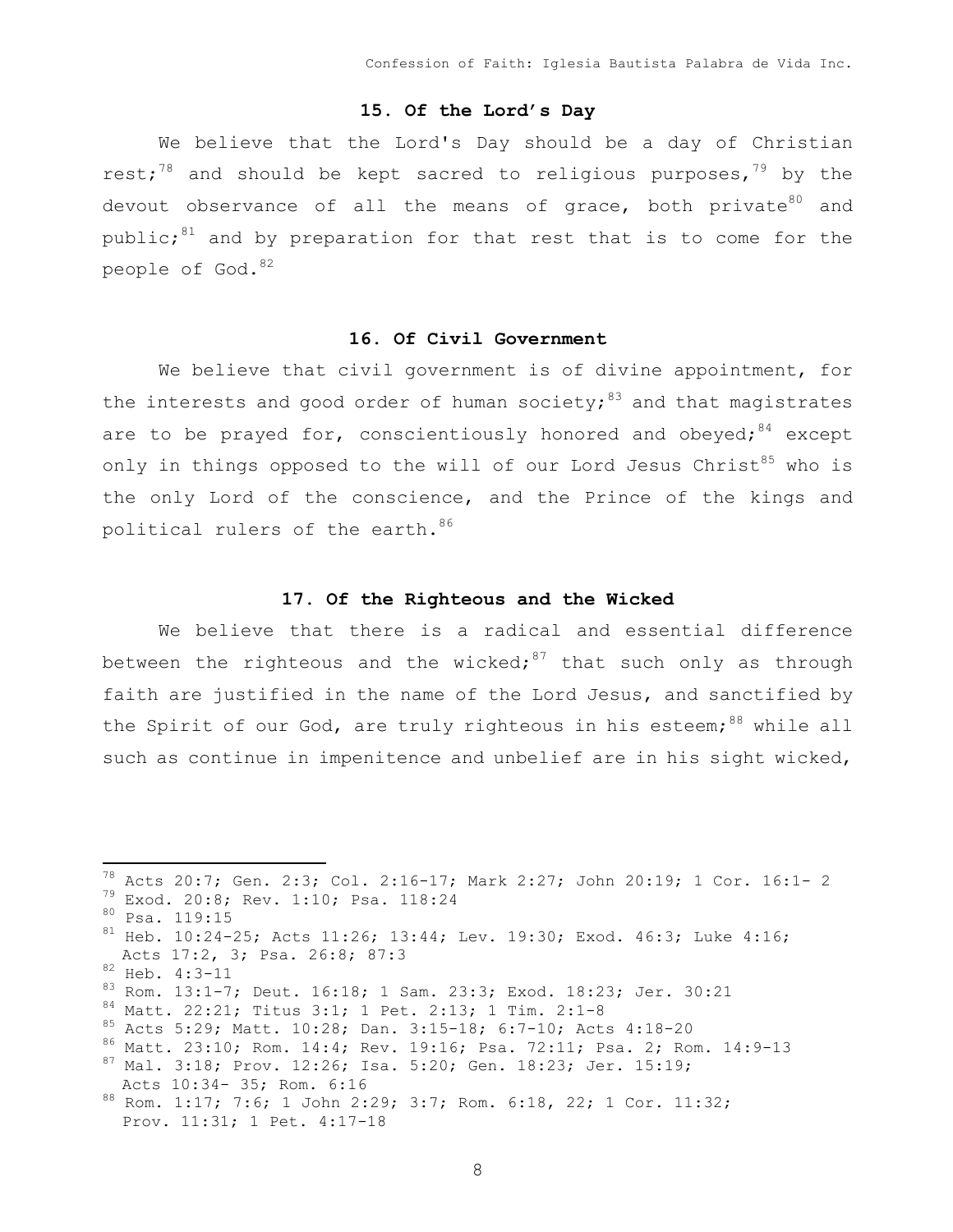and under the curse; $89$  and this distinction holds among men both in and after death.<sup>90</sup>

### **18. Of the World to Come**

We believe that the end of the world is approaching;  $91$  that at the last day Christ will descend from heaven,  $92$  and raise the dead from the grave to final retribution;  $93$  that a solemn separation will then take place;  $94$  that the wicked will be adjudged to endless punishment, and the righteous to endless joy;<sup>95</sup> and that this judgment will fix forever the final state of men in heaven or hell, on principles of righteousness.<sup>96</sup>

–End–

<sup>&</sup>lt;sup>89</sup> 1 John 5:19; Gal. 3:10; John 3:36; Isa. 57:21; Psa. 10:4; Isa 55:6-7<br><sup>90</sup> Prov. 14:32; Luke 16:25; John 8:21-24; Prov. 10:24; Luke 12:4-5; 9:23- 26;

John 12:25-26; Eccl. 3:17; Matt. 7:13-14 <sup>91</sup> 1 Pet. 4:7; 1 Cor. 7:29-31; Heb. 1:10-12; Matt. 24:35; 1 John 2:17;

Matt. 28:20; 13:39-40; 2 Pet. 3:3-13<br><sup>92</sup> Acts 1:11; Rev. 1:7; Heb. 9:28; Acts 3:21; 1 Thess. 4:13-18; 5:1-11<br><sup>93</sup> Acts 24:15; 1 Cor. 15:12-59; Luke 14:14; Dan. 12:2;

John 5:28-29; 6:40; 11:25-26; 2 Tim. 1:10; Acts 10:42<br><sup>94</sup> Matt. 13:49, 37-43; 24:30-31; 25:31-33<br><sup>95</sup> Matt. 25:35-41; Rev. 22:11; 1 Cor. 6:9-10; Mark 9:43-48; 2 Pet. 2:9;

Jude 7; Phil. 3:19; Rom. 6:32; 2 Cor. 5:10-11; John 4:36; 2 Cor. 4:18 <sup>96</sup> Rom. 3:5-6; 2 Thess. 1:6-12; Heb. 6:1-2; 1 Cor. 4:5; Acts 17:31; Rom. 2:2-16; Rev. 20:11-12; 1 John 2:28; 4:17